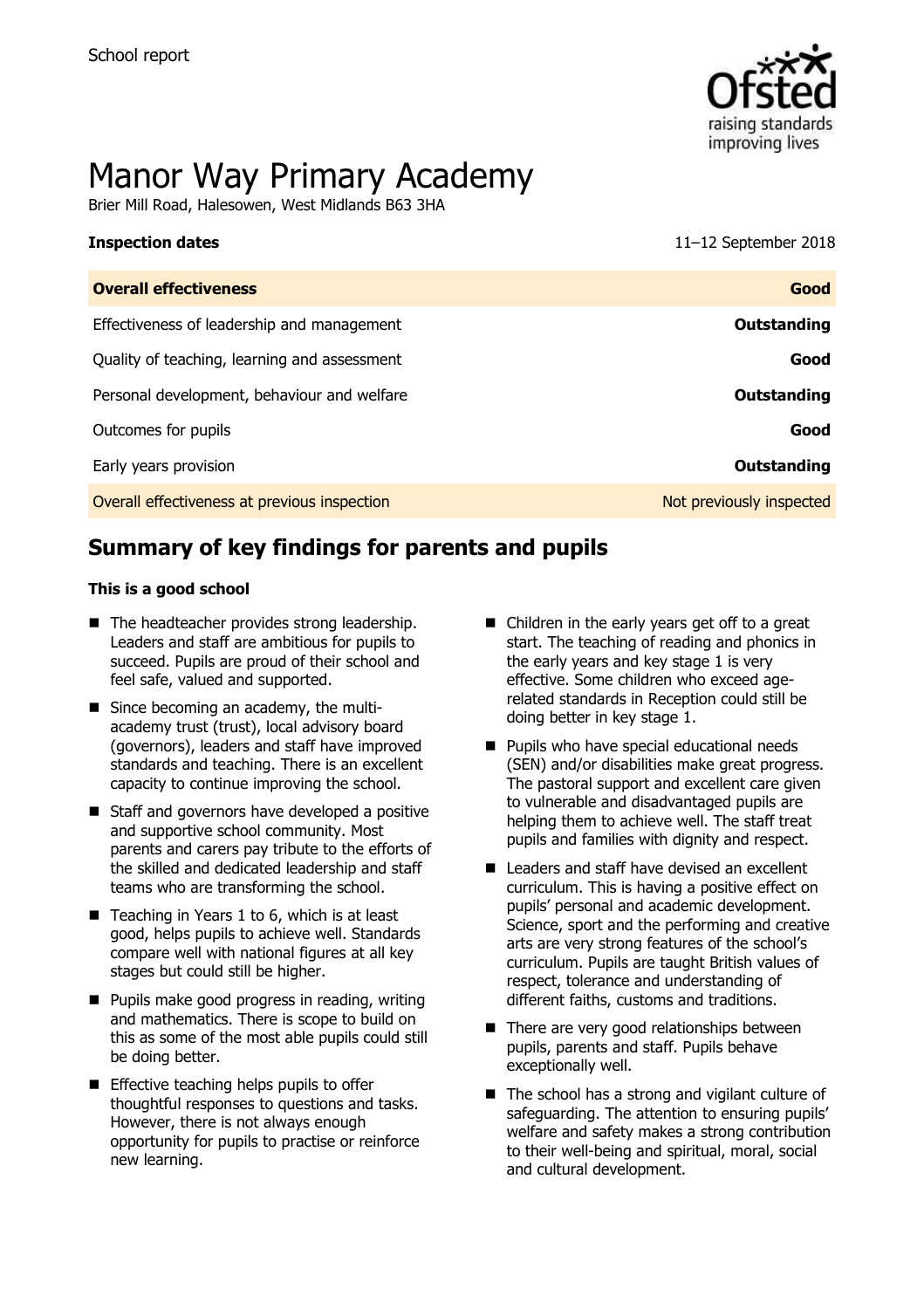

# **Full report**

### **What does the school need to do to improve further?**

- $\blacksquare$  Maintain the current improvements to teaching in key stages 1 and 2 by:
	- making sure that teachers provide the right level of challenge for the most able pupils
	- building more effectively on what pupils already know by adapting tasks and asking questions that deepen pupils' knowledge and understanding
	- providing enough time for pupils to practise and consolidate new learning during lessons so that they all achieve as well as they can.
- Sustain the improvements to pupils' achievement and standards in reading, writing and mathematics by:
	- ensuring that children who exceed the early learning goals in language, literacy and mathematics in the early years go on to reach the highest standards and learn in greater depth by the end of key stage 1
	- focusing on the progress made by the most able pupils throughout key stage 2 to ensure that they reach their expected learning targets and achieve the highest standards.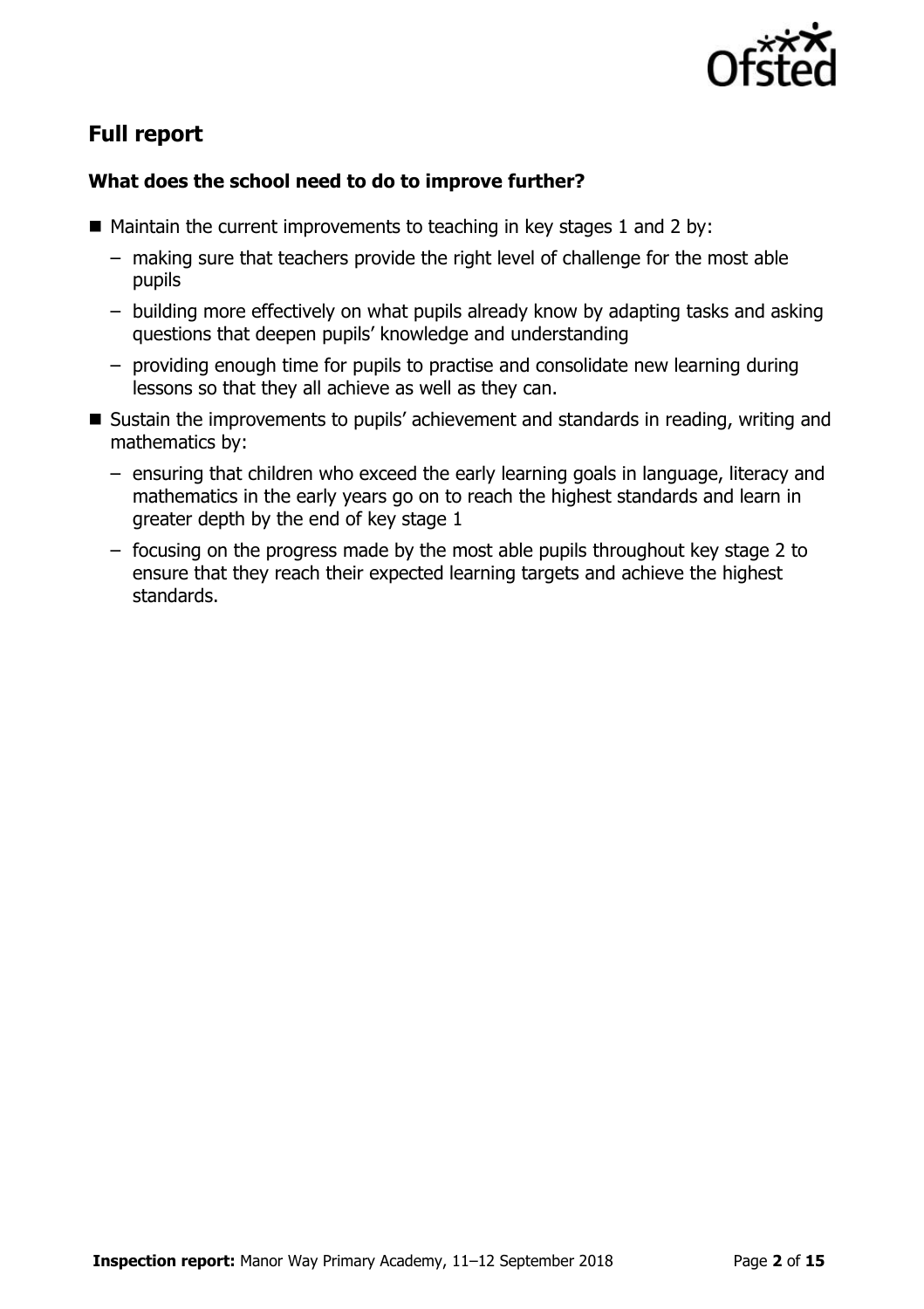

# **Inspection judgements**

#### **Effectiveness of leadership and management Constanding**

- The headteacher and deputy headteacher are very skilful and ambitious leaders. Since joining the school and the conversion to academy status, senior leaders and staff have transformed the school and its curriculum. There is an ambitious and shared determination among all staff to continually strive for improvement. Leaders, staff, members of the trust board and governors continue to focus on improving teaching and learning.
- All the parents who spoke with inspectors, and the large majority who responded to the Ofsted survey, are very pleased with their children's education, with one saying: 'Over the time my children have been at the school we have seen many changes for the better. They [their children] are so happy in school.' Many written and verbal comments from inspection surveys and discussions with inspectors reflect the similar views of most parents.
- The board of directors of the trust has succeeded in recruiting highly competent leaders and skilled teachers. This has established a secure platform for further sustained improvement.
- Staff morale is high. This is clear from the very positive responses of the vast majority of staff in the inspection questionnaire and during meetings with inspectors. The main reason for the high rate of staff approval is the coherent and effective programme of professional development, training and support for teaching and support staff. Right across the trust's schools, expertise is shared to continually promote improved teaching and learning.
- Leaders provide highly effective support and challenge. They carry out accurate evaluations of the quality of teaching and systematic assessments of pupils' learning. Senior leaders regularly monitor lessons and provide the right guidance for staff to improve performance.
- The deputy chief executive officer of the trust is also the education director and works closely with leaders to coordinate staff professional development and training. The trust works in close collaboration with all its schools and other organisations, for example the University of Birmingham. Subject experts and lead practitioners in different fields and subjects often model lessons to enable staff to see and share good practice. This helps to improve the quality of teaching and pupils' achievements.
- The headteacher and governors determine the right priorities for improvement in their action plans. These well-targeted priorities and accurate evaluations come about because senior and middle leaders across the trust carry out regular peer-to-peer reviews, risk assessments and audits, as well as moderated assessments of pupils' work and progress. By comparing each school's performance and assessment information, school leaders are best placed to establish accurate assessments of how well, or otherwise, pupils and staff are doing.
- The pupil premium is used very well. The progress of disadvantaged pupils is accurately evaluated and appropriate interventions, teaching and support are provided. As a result, these pupils achieve as well as others and the majority reach or exceed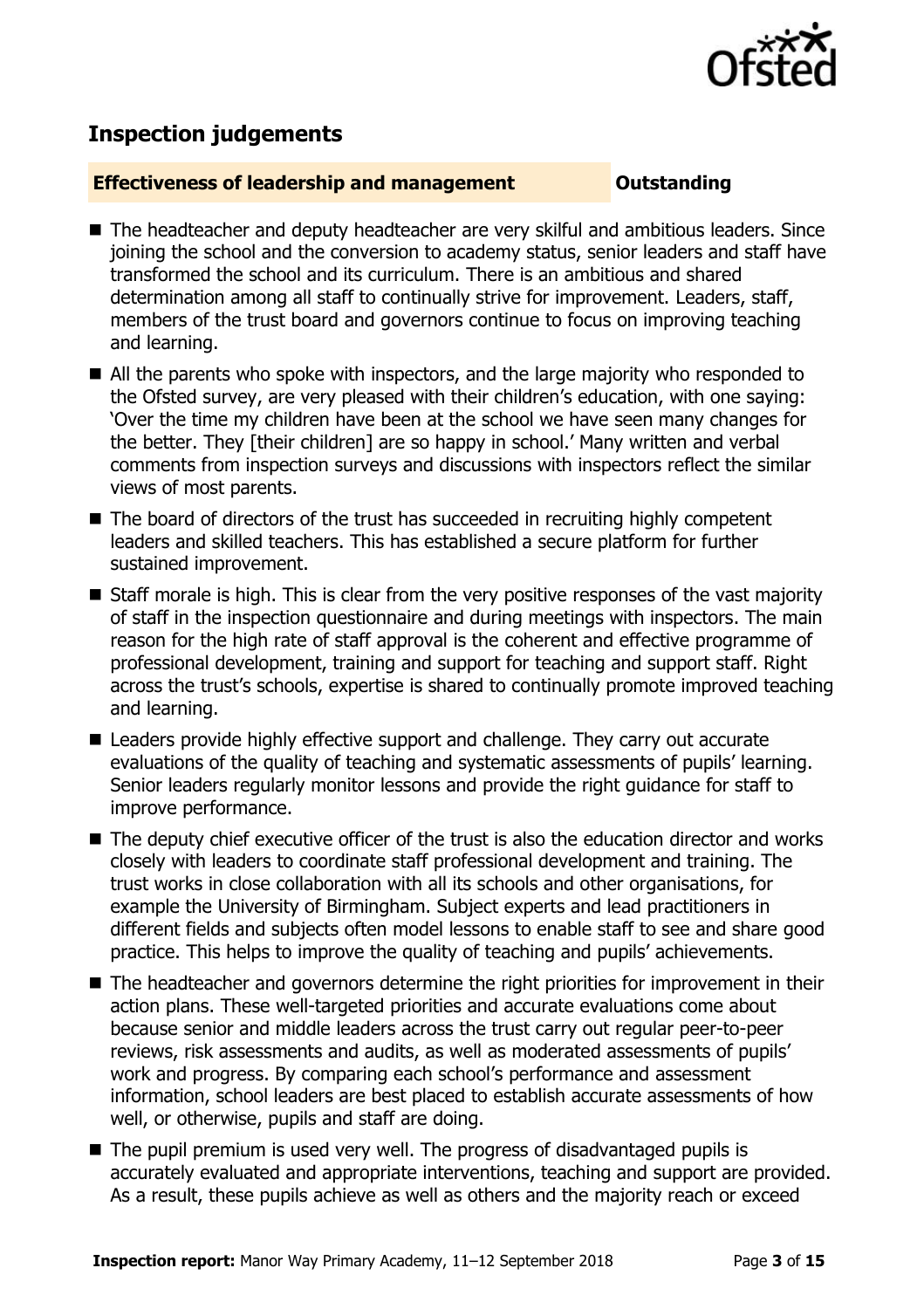

age-related standards in every year group. Similarly, the deputy headteacher uses SEN funding very well to plan interventions and deploy resources to most effect for pupils who have additional learning needs, disabilities or learning difficulties.

- Sport and physical education (PE) are outstanding features of the school's planned curriculum. Many pupils excel in a broad range of sports, team games and activities. The school makes very effective use of the primary PE and sport grant and has achieved the national platinum award for PE and sport. The creative aspects of gymnastics and dance are also taught exceptionally well, resulting in some former pupils representing Great Britain.
- The school appoints sports coaches and specialists who are very dedicated to providing an excellent range of activities for pupils to participate in during lessons and in afterschool clubs. A large number of pupils take part in physical activity. Leaders and staff are determined that every child learns to adopt a healthy and active lifestyle. Swimming, athletics, dance and gymnastics are typical examples of the activities provided.
- The headteacher is passionate about providing a stimulating and effective curriculum, which is having a very positive impact on pupils' personal and academic development. Leaders, staff and pupils have embraced the acronym 'ASPIRE' – Active learners; Sure, we can improve; Positive in our attitude; Imaginative in our thinking; Resilient when things go wrong; and 100% Effort.
- In addition, the trust introduced the 'WAT (Windsor Academy Trust) Pledge'. This pledge includes 11 promises made to every child and family. For example, three of the pledges are that every child will at some point visit London, go camping or experience a residential visit, and meet a famous person. Speaking to pupils, inspectors found that they are enthused and eager to share some of these experiences and say that these, and many other activities, help them to behave and learn better and adopt mature, respectful and positive attitudes towards others.
- Leaders and staff have high ambitions for pupils. As one teacher put it: 'We are never going to give up and know that our pupils are capable of achieving a lot more.' This ambitious and determined approach to everything the school plans for pupils goes beyond learning to read, write and be mathematically competent. Leaders are aware that some of the most able pupils could be achieving higher standards and are acting to address this without being distracted from providing a rich, stimulating and broad curriculum.
- **Pupils are enthused by the many and varied cross-curricular themes, topics and** subjects they study. Science is a very strong feature of the school's curriculum and pupils across the school achieve exceptionally well. At the time of the inspection, it was confirmed that the school had received a national gold achievement award in science. Music provision is extensive and includes whole-class drum lessons, peripatetic instrumental tuition and pupils taking part in musical performances and ensembles.
- **Pupils' previous work in books in geography, history, art and design and a modern** foreign language (French) shows that pupils achieve well. Their work is valued highly by staff. High-quality fine art is displayed in many corridors and walls around the school. For example, the recent work of all pupils is expertly displayed, depicting Aboriginal art, carried out with a local enthusiast. This exhibition combines the techniques of Aboriginal art and design with depictions of every pupil's learning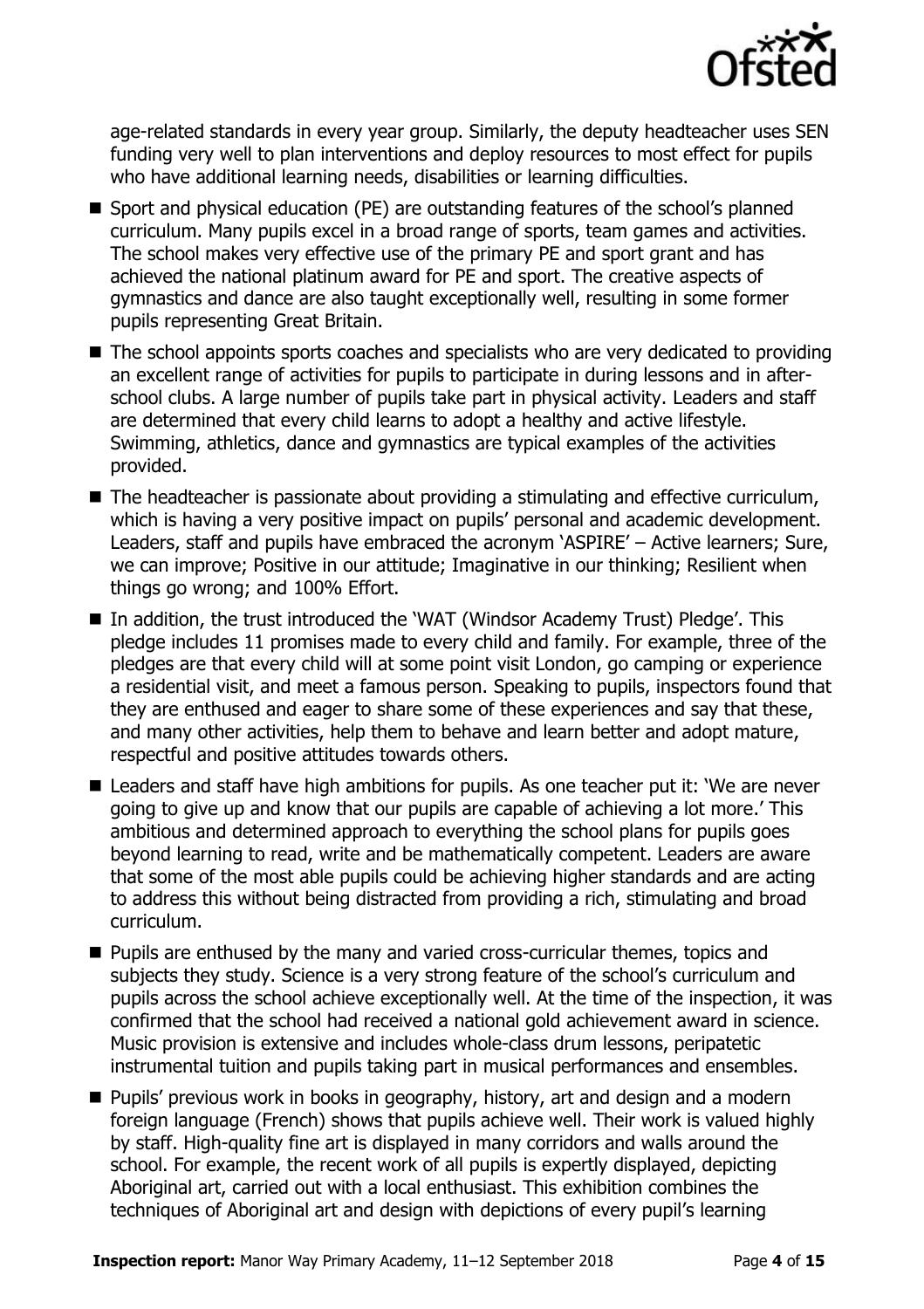

experiences over the course of one year in their class. These are superb examples, demonstrating the high quality and standards pupils can achieve.

■ Leaders and staff promote a core set of values for pupils to aspire towards. These values are integral to the British way of life, so that pupils learn to respect and understand all major faiths, beliefs and cultures. The staff plan activities, including educational visits and the use of visitors or special themes, to support pupils' outstanding spiritual, moral, social and cultural development.

#### **Governance of the school**

- The local advisory board (LAB) is highly effective. Members of the trust board and the LAB are skilled and diligent in exercising their duties to oversee and manage the school's work.
- The scheme of delegation agreed with the Department for Education (DfE) sets out very clear roles and responsibilities for LAB members appointed by trust directors. The lines of accountability from the LAB to the directors of the trust are very clear and ensure that the trust and LAB hold leaders and staff to account.
- Although LAB members do not have executive powers, they form a committed and skilful team which makes a significant contribution to the work of the school and its community.
- The LAB members have an accurate understanding of the most important priorities related to teaching and pupils' achievement. The LAB members and leaders recognise that the most immediate priority is to focus on the progress of the most able pupils.
- Members of the trust board and the LAB bring a range of expertise and skills. They are committed to both the school and the wider community of schools across the trust.
- The management of financial and human resources across the trust is very effective. This minimises any disruption to pupils' learning when staff leave or join the school for a variety of reasons, including promotion, training and professional development.

### **Safeguarding**

- The arrangements for safeguarding are effective. There is a strong and vigilant culture of safeguarding to ensure that pupils are safe, protected, healthy and happy in school.
- Staff vetting and safeguarding procedures are robust and fully meet statutory requirements. The trust and governors ensure that all safeguarding policies and staff training are up to date. Systematic audits and reviews are carried out, which are tested across all the trust's schools to ensure consistency of practice and effectiveness.
- All staff have been trained to keep children safe and are aware of the school's arrangements for reporting any concerns. Staff have undertaken first-aid training, including paediatric first aid for early years children. Leaders, staff and governors are vigilant in protecting children from radicalisation, extremism and child exploitation.
- Leaders and staff continually endeavour to minimise any potential risks faced by pupils and young people, particularly those associated with online social media and the use of information technology.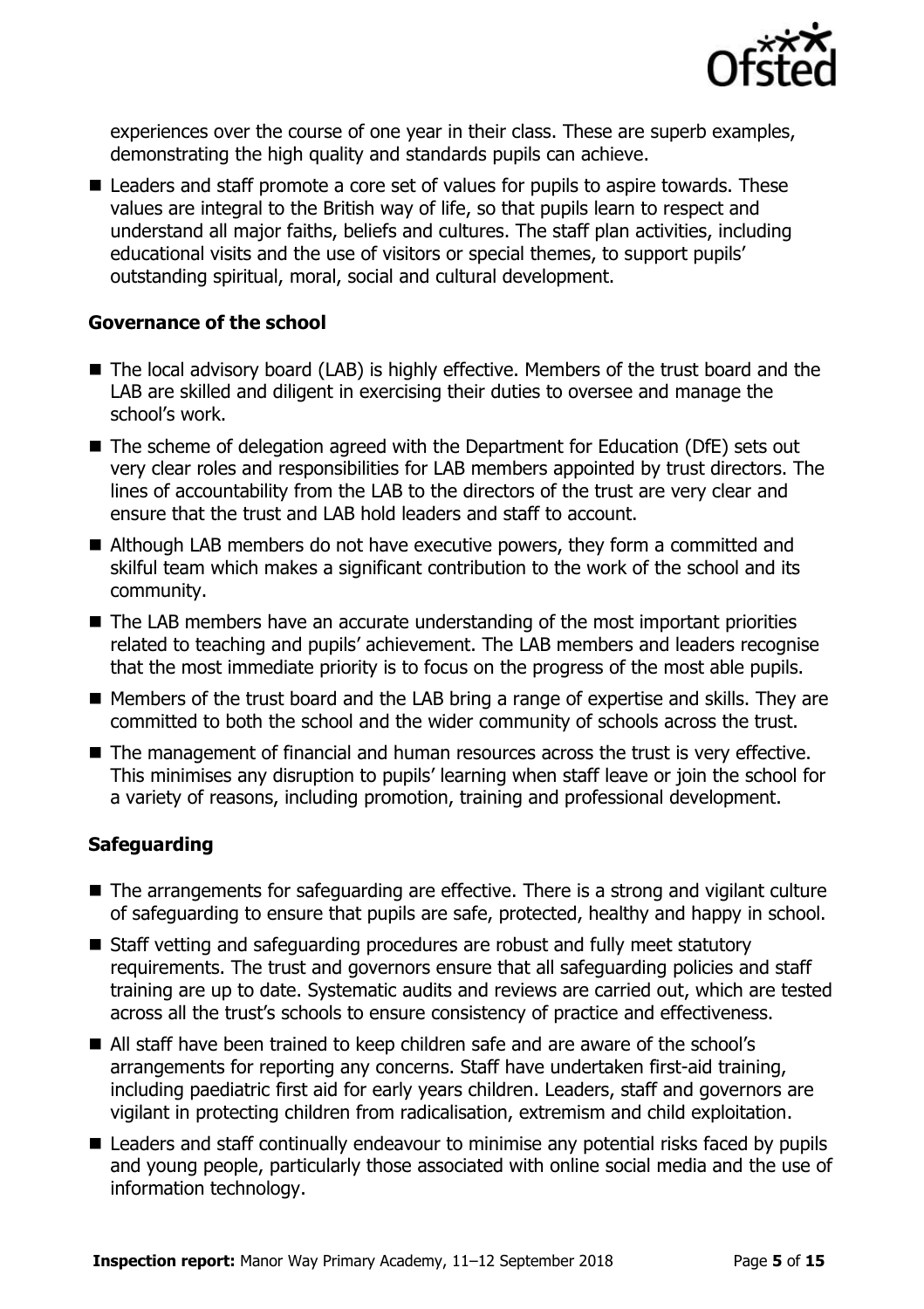

- The headteacher is vigilant in ensuring that pupils across the school are safe from the risk of harm. She recently surveyed pupils in Year 6 to gather their views, experiences and information about their use of computers, tablets and other mobile devices when out of school. The results of the survey were shared with parents, warning them of any potential risks to their children. Parents responded positively to the survey and took appropriate steps to ensure that their children used such technology safely.
- **Pupils and the parents spoken with by inspectors were unanimous in their belief that** pupils are safe in school. Pupils say that the staff and other pupils make them feel very safe, valued and secure. Vulnerable pupils and families are supported and treated with dignity and care. Very good use is made of other agencies, such as the National Society for the Prevention of Cruelty to Children and the local health service. The school's key worker works closely with the vulnerable families to ensure that pupils are happy, safe and secure in school and at home.

#### **Quality of teaching, learning and assessment Good**

- Teachers make good use of assessment information about pupils' attainment and progress to plan work that engages their interest and helps them to achieve well over time. It is common practice across classes for teachers to plan what are termed 'anchor tasks' at the start of each lesson in order that pupils build on what they already know and have learned before. The progress pupils make shows that teaching is effective overall and tasks are mostly used to consolidate and extend pupils' learning. However, there are occasions during lessons when pupils do not fully grasp previous learning because they have not had sufficient opportunity to practise.
- Most teachers use excellent questioning that encourages pupils to think and share and discuss new learning with other pupils. In a mathematics lesson, for example, pupils in Year 2 were learning to use inequalities in number sentences. The questions posed by the teacher helped them to think about more complex comparisons to move their learning on further. Most pupils grasped this idea and shared it with their classmates. Others were supported by teaching assistants and teachers to help them solve simpler comparisons before moving on to more difficult tasks.
- The most effective teaching uses pupils' starting points from assessments of their learning to plan appropriately challenging activities. However, national test results and the school's current progress measures show that there is potential for even more of the most able pupils to reach the highest standards.
- $\blacksquare$  Most of the teaching incorporates opportunities for pupils to tackle what the school calls 'greater-depth tasks'. These are planned to be more challenging than the main 'anchor task' but this is not the case in some lessons. The most able pupils who are targeted to exceed age-related standards do not always have enough challenge in these greater-depth tasks. Assessments show that, in this respect, the teaching does not always offer the right level of challenge for most-able pupils. As a result, some fall short of the higher standards in reading, writing and mathematics.
- Teachers and support staff encourage pupils, in a range of effective ways, to improve their work so that pupils become confident learners. In a Year 5 science lesson, for example, pupils investigated how to develop a fair test. The instructions provided and the practical examples planned helped the pupils to explain their thinking about the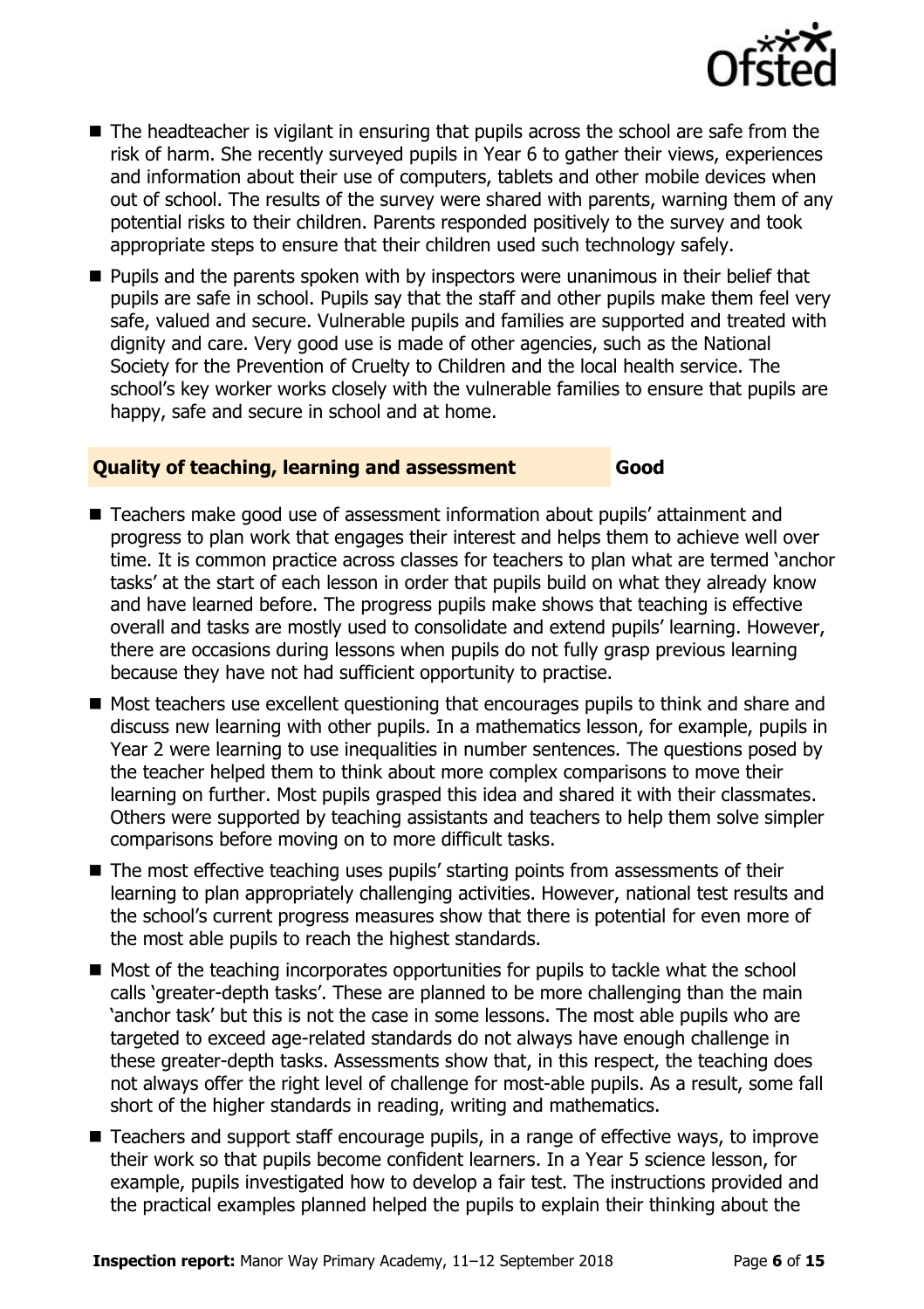

impact of falling objects that formed craters on the moon. This and other examples from lesson observations and work in pupils' books show that this balance of instruction, questioning and intervention by teachers and support staff enables most pupils to make good or excellent progress over time.

- $\blacksquare$  The teaching of phonics in the early years and key stage 1 is very effective. As pupils develop and improve their reading skills, they have great opportunities to discuss and share ideas about books, genres and authors. Leaders encourage older pupils in key stage 2 to read a wide range of genres and books written by different authors. This develops a love of reading and improves pupils' skills and confidence.
- Pupils who have SEN and/or disabilities make very good progress. Teachers plan a range of work and interventions for these pupils within lessons with their classmates. In addition, support staff and teachers supplement this support by teaching pupils in small or individualised sessions. The SEN intervention programmes are very well managed by the coordinator and monitored closely to ensure that pupils make sustained progress.
- The small number of pupils who speak English as an additional language do very well in improving their literacy and spoken English. Teachers and teaching assistants are skilled at engaging these pupils in lessons to improve their spoken and written English.

### **Personal development, behaviour and welfare <b>COULD** Dutstanding

#### **Personal development and welfare**

- The school's work to promote pupils' personal development and welfare is outstanding.
- 'I am really proud to be at this school, it is great' and 'Teachers are kind and always help you' were just some of the numerous positive comments made by pupils to inspectors. Pupils have excellent opportunities to influence the work of the school. For example, the junior leadership team, prefects, school senators, playground pals, reading buddies, anti-bullying ambassadors, eco councillors and more contribute to their school community.
- School senators came up with ideas to improve playground equipment and presented their proposals to governors. The 'chicken crew' care for the school's chickens and collect eggs to be sold to raise money for charities. Inspectors found that everywhere they looked outside of lessons times, a large number of pupils were engaged in responsible positions or jobs, including older pupils who look after the youngest children from the early years at breaktimes.
- There is a strong sense of communal responsibility and collective endeavour in the school, so that all pupils have opportunities to participate and contribute to their school community. This is having a huge impact on pupils' personal, social and moral development. Three of the 11 pledges set out by the trust for all its schools are for every pupil to learn to become a first aider, to learn survival skills and to learn to swim. These not only reinforce and promote the safety of pupils, but also have a very positive impact on their self-confidence to cope with life beyond school as they grow and develop into worthwhile citizens of the future.
- Many parents commented to inspectors that their children settled into school very well because the headteacher, staff and other pupils are so caring and respectful of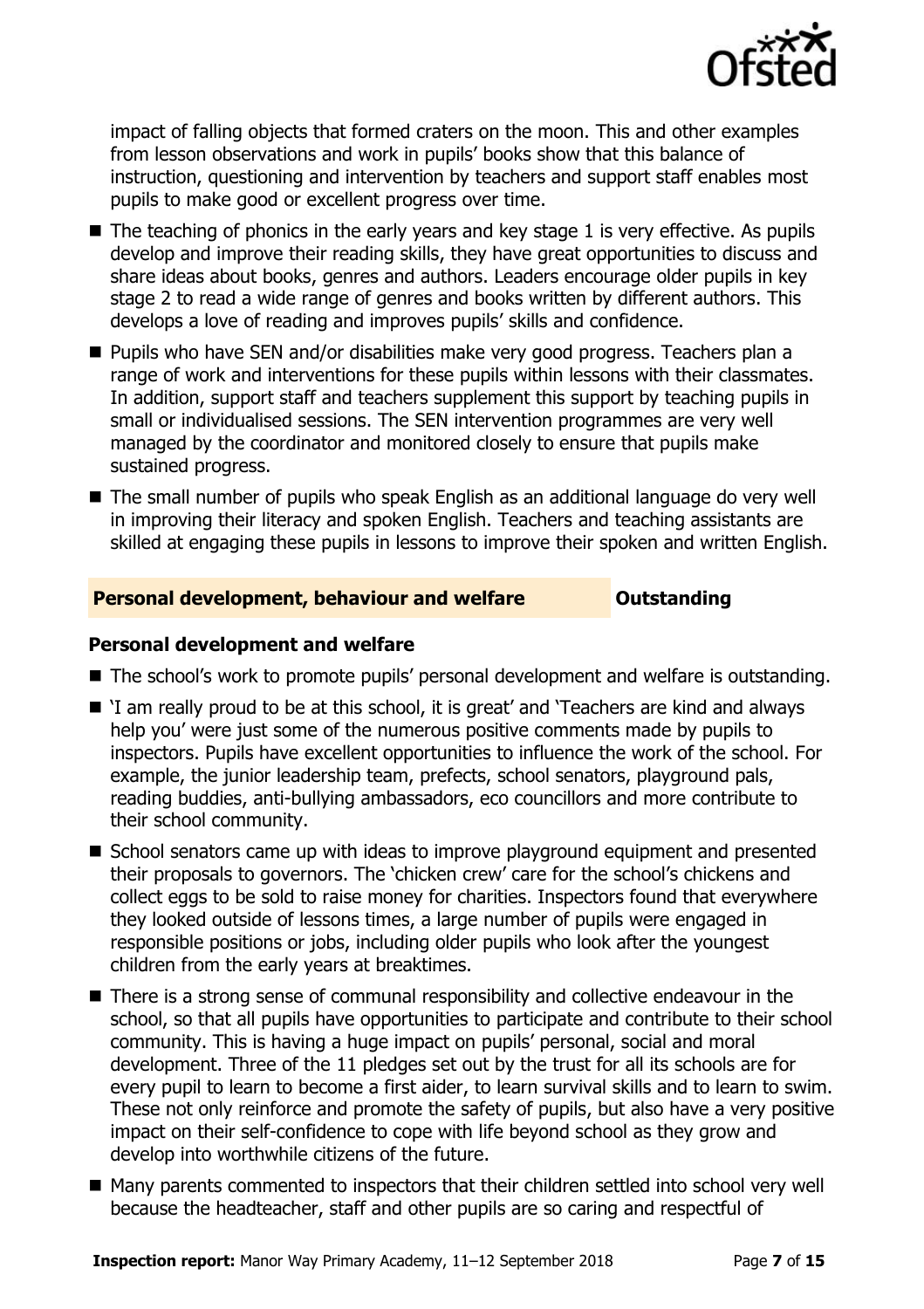

everyone. Another parent, reflecting most of the views expressed by parents, stated, 'This is a lovely school. Everyone really cares for each other.' Inspectors agree and found that leaders and staff are very committed to pupils' personal development and well-being. The school makes very good use of the school nurse. She is a regular visitor and provides advice and guidance for pupils, parents and staff.

- **Pupils respond very well in lessons and to the excellent opportunities they have to** study special topics or engage in creative and preforming arts. For example, pupils thoroughly enjoyed taking part in a dance performance at a hotel to open one of the trust's conferences. Pupils of all ages perform in musical ensembles at Dudley Town Hall. The school senate organised a formal presentation to all trust schools at the 'student senate summit'. These experiences make pupils feel proud and develop their confidence and skills, which prepares them exceptionally well for the next stages of their education and working lives.
- The school is successful in tackling any form of discrimination in a cohesive and supportive school community. The wide range of educational visits and visitors, such as specialist advisers, tutors and artists, improve pupils' knowledge and understanding of the different cultural, religious and ethnic traditions that exist in the United Kingdom and beyond. These activities make a strong contribution to pupils' cultural development.
- Staff make sure that pupils are taught how to stay safe. Leaders and staff also ensure that pupils' mental health is considered. The use of the 'worry monster' enables pupils to raise issues and approach staff with concerns. Alternatively, they can write about what concerns them and post these worries into the 'worry box'. The pupils who spoke with inspectors confirmed that they feel safe in school and confident that there is always someone who they can turn to if they have concerns.
- **Pupils take really good care of resources and their school community. The school is** well maintained, clean and stimulating, which is appreciated and respected by pupils. There is no litter or unkempt area of the school, reflecting how well pupils care for their school community.

### **Behaviour**

- $\blacksquare$  The behaviour of pupils is outstanding.
- **Pupils are proud of their school. They dress smartly. Pupils with specific responsibilities** wear the school badge with honour. Pupils are keen to show visitors their work displayed around the school and they appreciate the way staff value their efforts.
- **Pupils cooperate very well in lessons and at other times. They are kind and helpful to** each other and willingly offer praise to other pupils, including those who have SEN and/or disabilities. These positive characteristics make a very good contribution to pupils' moral and social development.
- **Pupils explained to inspectors that it is easy to make and keep friends. They say that** they trust the adults who care for them, including those who supervise them at lunchtimes. The supervisors and cooks who spoke with an inspector confirmed that pupils are usually very well behaved and that there are warm and positive relationships among pupils and with adults.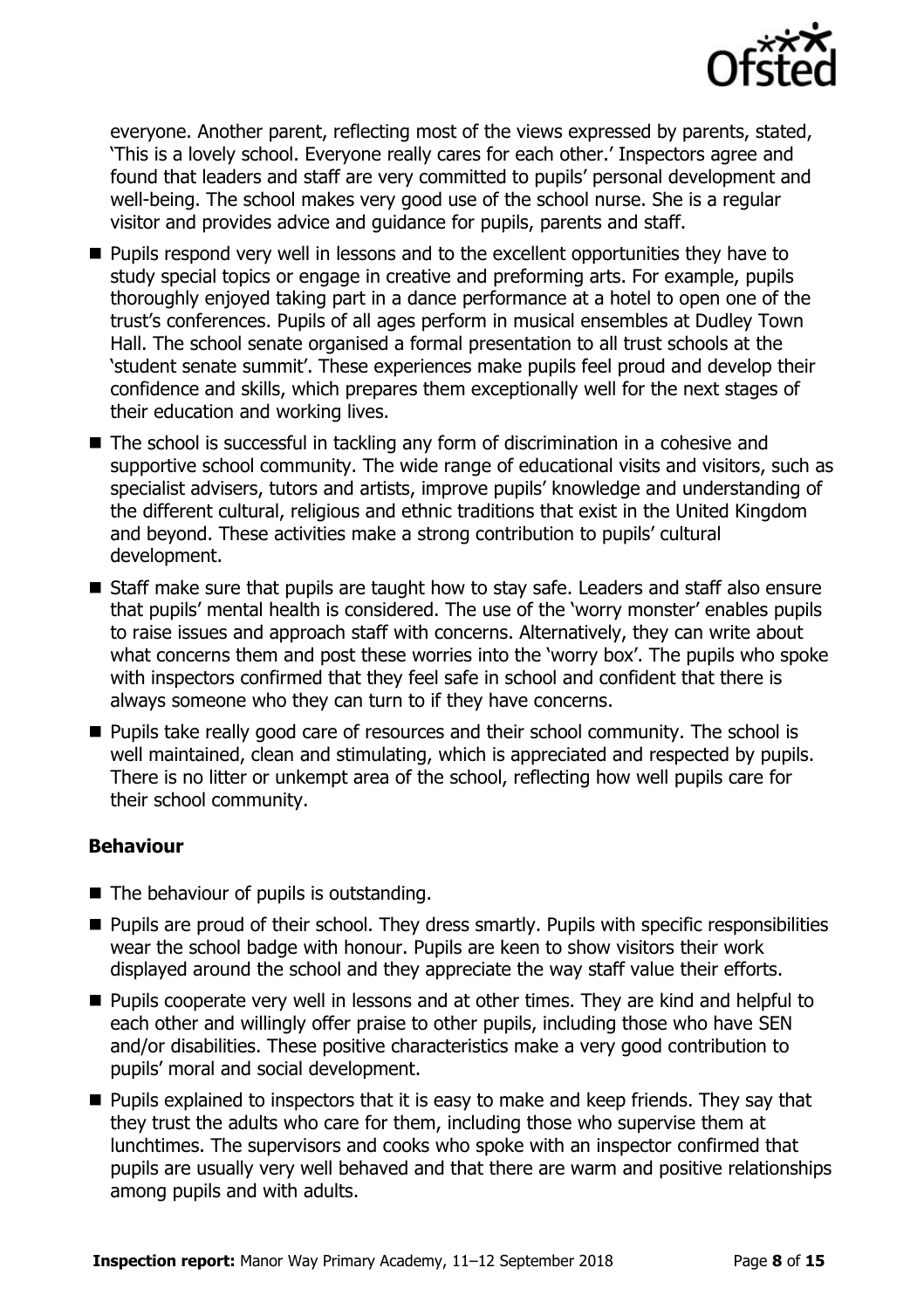

- Pupils listen carefully and respond enthusiastically during class discussions. For example, during a science lesson, pupils in Year 6 were very keen to share and generate ideas about fossils and how these were formed. Pupils willingly encouraged those in their group to offer ideas and they listened to each other with respect and courtesy, so that even the most reluctant pupils were encouraged to contribute. This is excellent behaviour.
- **Pupils thoroughly enjoy special visits to places of interest that broaden their interests** and learning experiences. For example, older pupils took part in a workshop at a professional dance studio, led by a dancer who performed in the West End. The school teams were finalists in the Dudley mathematics and reading championships. These and many more examples of enrichment activities and events help pupils to develop and behave exceptionally well. In addition, pupils learn to experience a broad range of social and cultural activities that have a very positive impact on their behaviour and attitudes to learning.
- Staff work well with families to encourage pupils to attend school regularly and arrive on time. Pupils enjoy school, and this is clearly reflected in their keen and smiling faces as they come through the school gates each morning with their parents and families. Attendance rates are high and pupils are usually punctual and ready for school and learning. Any pupils who arrive slightly late are checked in by administrative or support staff with sensitivity and encouragement. Parents fully support the school by bringing or sending their children to school regularly and on time.

#### **Outcomes for pupils Good Good**

- Most children join the pre-school or Reception class with skills and abilities that are typical for their age, particularly in communication, language and literacy. The standards pupils reach in reading, writing and mathematics by the end of key stages 1 and 2 represent good rates of progress in relation to these starting points.
- The proportion of children reaching a good level of development by the end of the Reception Year represents strong progress. The most recent unvalidated assessment information shows sustained improvement in both the early years and key stage 1. The national phonics screening check results in Years 1 and 2 show excellent progress, resulting in pupils reaching above-average standards in reading and writing by the end of key stage 1.
- Last year's national assessments at key stage 1 show that standards were above the national average and pupils made good progress. The results represented a sustained improvement on previous years' assessments. Most pupils reach age-related standards in reading, writing and mathematics. However, the proportion of pupils exceeding agerelated standards varies from year to year, but is typically below average. There is potential for more pupils who exceeded the early learning goals in reading, writing and mathematics at the end of the Reception Year to attain higher standards by the end of key stage 1.
- For key stage 2, 2017 national assessments show improvement on the previous results in 2016, particularly in reading and writing. The most recent national results in 2018, although unvalidated, point to sustained improvement in reading and writing. Like key stage 1, previous national test results show that the proportion of the most able pupils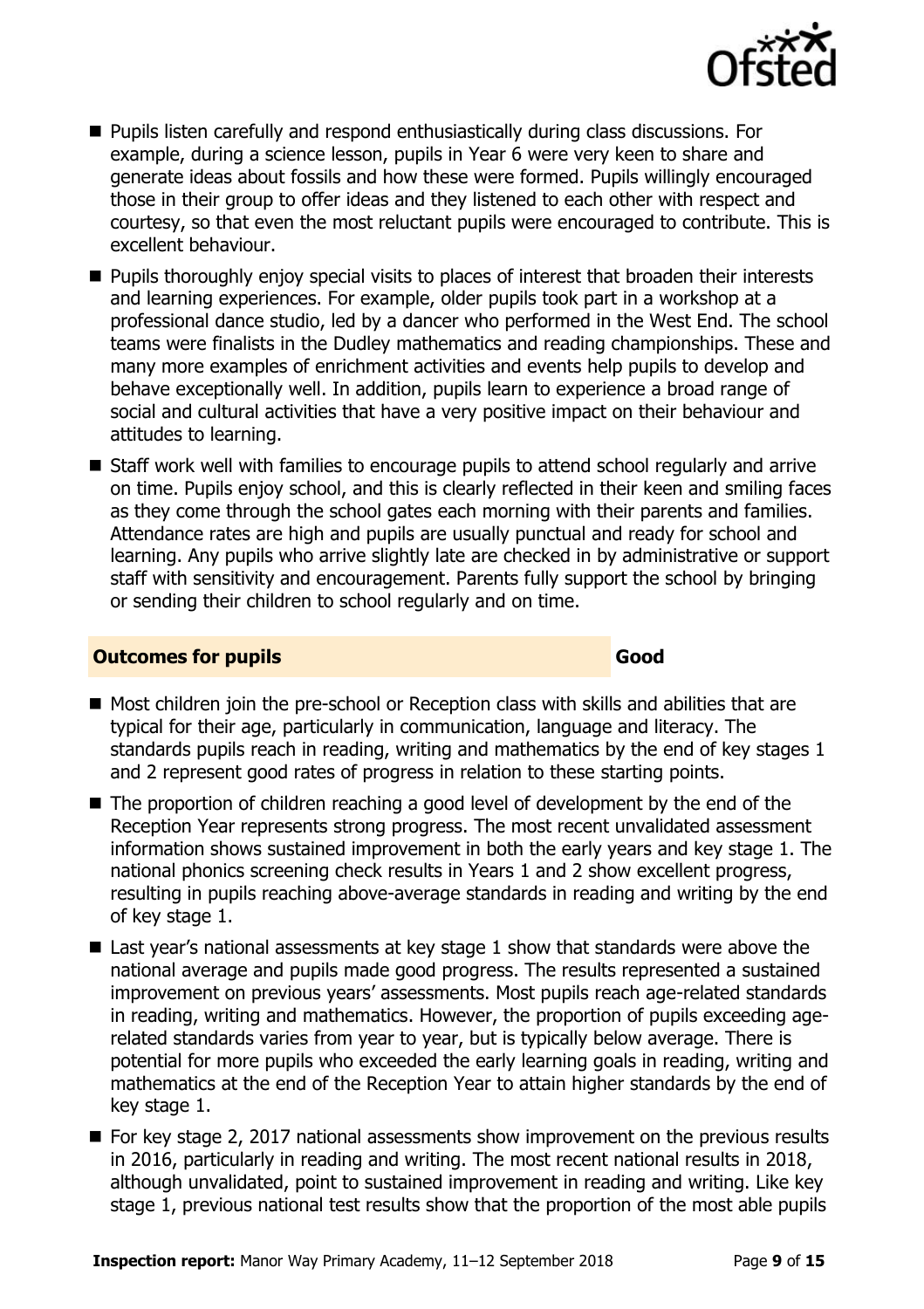

exceeding age-related standards by the end of Year 6 in reading, writing and mathematics varies and is usually below average. Current unvalidated results for Year 6 in 2018 show improvement in reading but less so in mathematics.

- **Pupils make good progress at key stage 2. They are well prepared for secondary** education, as they acquire secure core literacy and mathematics skills to be able to cope with the key stage 3 curriculum. However, there is still scope to improve the achievement of the most able pupils so that more learn in greater depth and reach the highest standards.
- **Pupils across the school make excellent progress in science, resulting in standards that** compare exceptionally well with national outcomes. Pupils also thrive and develop exceptionally well in PE, swimming and sport. These achievements make a significant contribution to pupils' preparation for secondary education.
- The small number of disadvantaged pupils make similar rates of progress to other pupils nationally. It is difficult to compare the standards reached by disadvantaged pupils with others, as the small numbers in each year group make it difficult to come to a reliable assessment. The small number of pupils who speak English as an additional language make very good progress. They settle into school quickly and are helped to converse in English and improve their confidence and fluency in spoken and written English.
- Accurate assessments of pupils' progress and the quality of teaching help leaders identify any dips in the achievement of disadvantaged pupils early to plan appropriate interventions and support so that they can catch up quickly. In addition, leaders and staff are quick to respond to any changes to year groups, such as those caused by pupils joining and leaving the school at different times. Assessments show that pupils who have been in key stage 2 for two or more years have made good progress.
- Pupils who have SEN and/or disabilities make very good progress because they receive carefully tailored and timely support. The very effective management of this provision enables teachers and support staff to plan the right interventions for these pupils. These include effective support and one-to-one tuition for pupils who have specific additional language or emotional needs that affect their learning and behaviour.

#### **Early years provision CONSTANDING TO A RESEARCH CONSTANDING TO A RESEARCH CONSTANDING TO A RESEARCH CONSTANDING TO A RESEARCH CONSTANDING TO A RESEARCH CONSTANDING TO A RESEARCH CONSTANDING TO A RESEARCH CONSTANDING TO**

- Early years children make great progress in relation to their starting points. Most children in the Reception class typically reach a good level of development in reading, writing and mathematics. The proportion exceeding the early learning goals in literacy and mathematics compares very well with national figures.
- Although the inspection took place in the second week of the school year, children in both the pre-school and Reception classes have settled into school very well. This is an indication of strong early years practice and highly skilled oversight of the provision across both settings.
- Highly effective teaching and support for children and families prepare the children very well for the next stage of their education. There are very effective transition arrangements in place when children move from Reception into Year 1. This lays strong foundations for learning and development in key stage 1.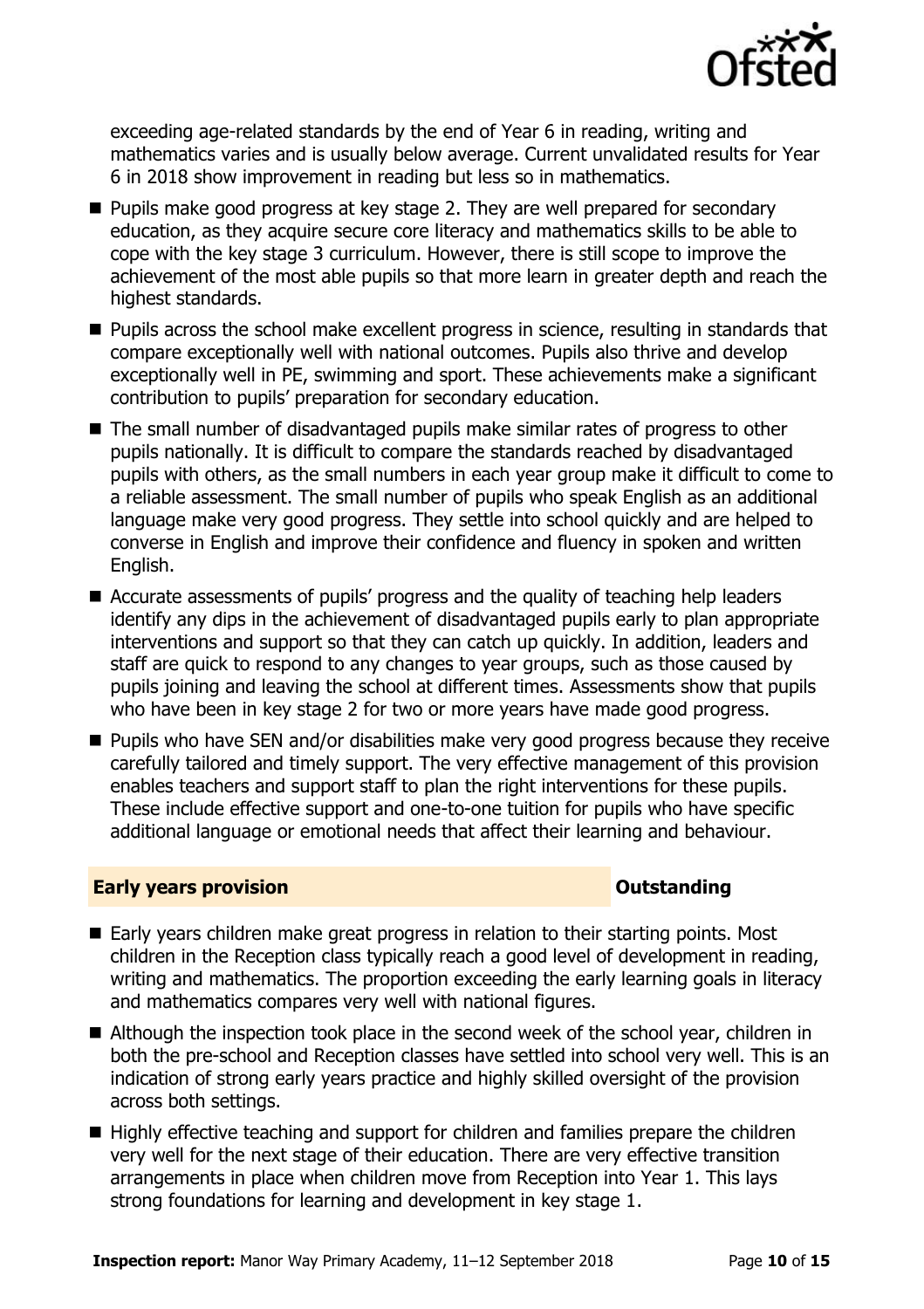

- In the pre-school class, three-year-olds are already very settled. The teacher and teaching assistant make sure that the children have plenty of stimulating and purposeful indoor and outdoor activities to engage them. Adults provide sensitive care and attention to children's needs. The children are making very good progress in all areas of learning appropriate to their age and capabilities.
- In the Reception class, indoor and outdoor resources are easily accessible to the children and provide a stimulating environment for play and learning. The staff provide very good care and plan exciting activities that improve children's physical and emotional development in safe and secure surroundings.
- Children throughout the early years are very well behaved and attentive. They listen to instructions and are polite to each other and to adults. The adults are very good at allowing the children to resolve rare differences or arguments themselves and only step in to help and support if needed. This practice enables the children to improve their emotional capacity when resolving conflict, as well as their social development when playing and learning with other children.
- Early literacy and phonics skills are taught very well. The children in both the preschool setting and Reception class learn to recognise and form letters and to recite stories, nursery rhymes and songs.
- The children throughout the early years are encouraged to form letter shapes as they sound them out during phonics sessions. Stimulating and creative activities, such as tracing shapes with their fingers in glitter, pointing and drawing 'curvy' snakes that look like the letter 's' and recognising simple spelling patterns in words, help the children improve their early reading and writing skills.
- Children make very good progress in their mathematical development. For example, Reception children improved their knowledge of numbers by 'looking for treasure'. This was an excellent example of one of the many outdoor activities planned for children. They hunted for hidden numbers and negotiated with their classmates as to where to put the numbers, so they were in the right numerical order. The children were building very well on what they had learned about numbers in pre-school.
- Role play is well planned and improves pupils' language and communication skills. Both pre-school and Reception children improve their language and self-confidence when cooperating with other children and sharing equipment. Reception children like to read stories and share books together, helping them to form good reading habits when handling books together. There are excellent opportunities for children in both settings to recite familiar stories and recall their favourite characters.
- There is strong leadership and oversight of the early years provision. This is the first year that pre-school children have transferred into the Reception class. Assessments are accurate and moderated across the trust's schools. Evidence that the children who joined Reception this year have benefited from the excellent start they made in preschool is reliable and convincing.
- All statutory welfare requirements, including assessments and the provision made for three-year-olds, are met. Staff are very well qualified and have the necessary experience and expertise to deliver effective teaching and sustain improved outcomes for children.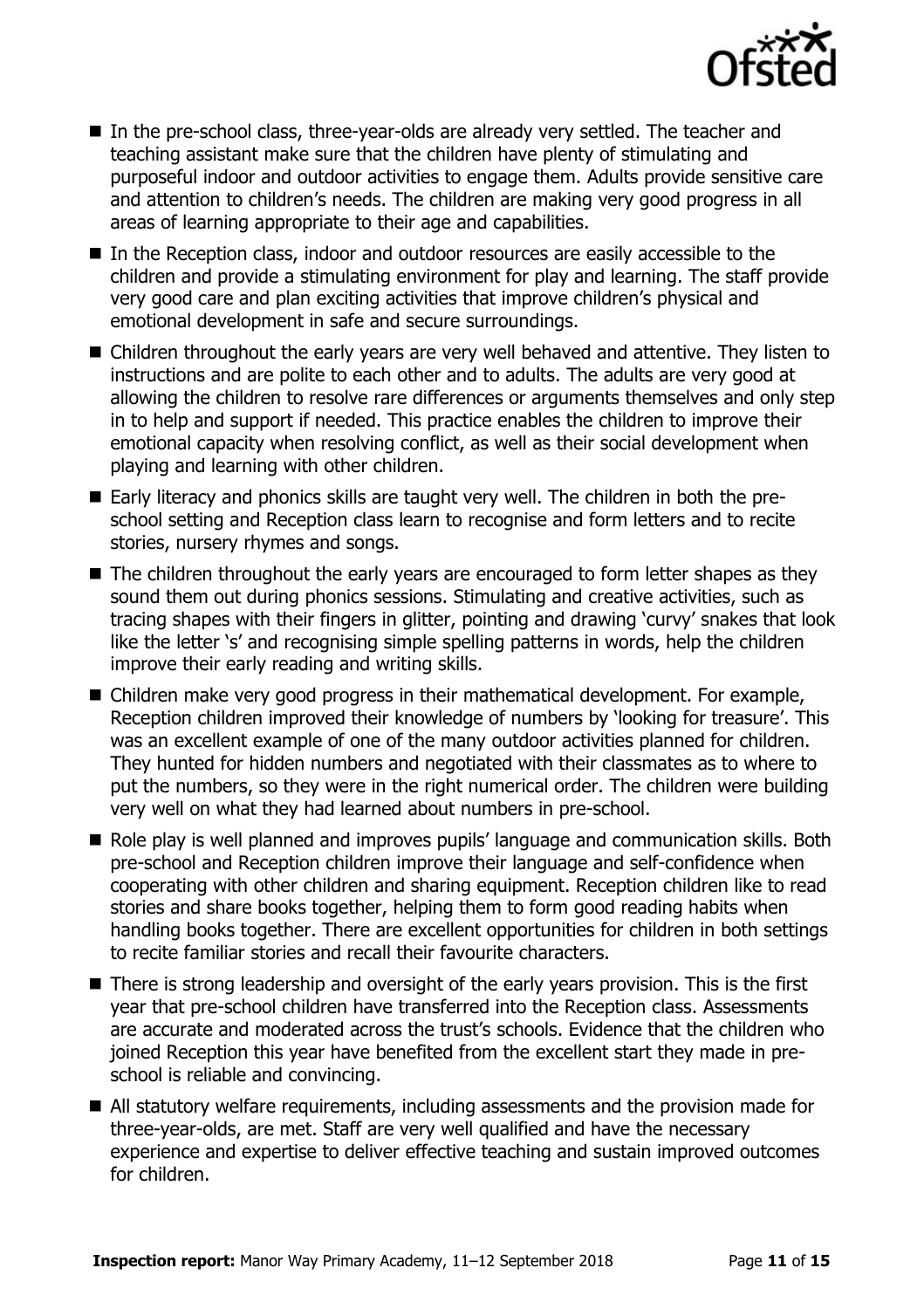

# **School details**

| Unique reference number  | 142355   |
|--------------------------|----------|
| Local authority          | Dudley   |
| <b>Inspection number</b> | 10053452 |

This inspection of the school was carried out under section 5 of the Education Act 2005.

| Type of school                      | Primary                               |
|-------------------------------------|---------------------------------------|
| School category                     | Academy converter                     |
| Age range of pupils                 | 3 to 11                               |
| <b>Gender of pupils</b>             | Mixed                                 |
| Number of pupils on the school roll | 201                                   |
| Appropriate authority               | Board of trustees                     |
| Chair (Local Advisory Board)        | <b>Anthony Potter</b>                 |
| <b>Headteacher</b>                  | Lisa Buffery                          |
| Telephone number                    | 0121 272 7310                         |
| <b>Website</b>                      | www.manorway.net                      |
| Email address                       | data@manor.windsoracademytrust.org.uk |
| Date of previous inspection         | Not previously inspected              |

#### **Information about this school**

- Manor Way Primary School converted to academy status in October 2015 and this is its first inspection since conversion. The predecessor school was inspected in January 2014 and was judged to require improvement. There have been significant changes to governance, leadership and staffing since conversion.
- The school is one of five primary and three secondary schools in the Windsor Academy Trust (WAT). The chief and deputy chief executive officers of WAT, together with the board of directors, appointed LAB members to the school's local advisory board. The headteacher joined the school in September 2016. Other senior and middle leaders have also been appointed since the school became an academy.
- Each school in the trust has its own local advisory board of governors. The board of directors, through its scheme of delegation and funding agreement with the DfE and the Education Funding Agency, has direct oversight of all the schools across the trust.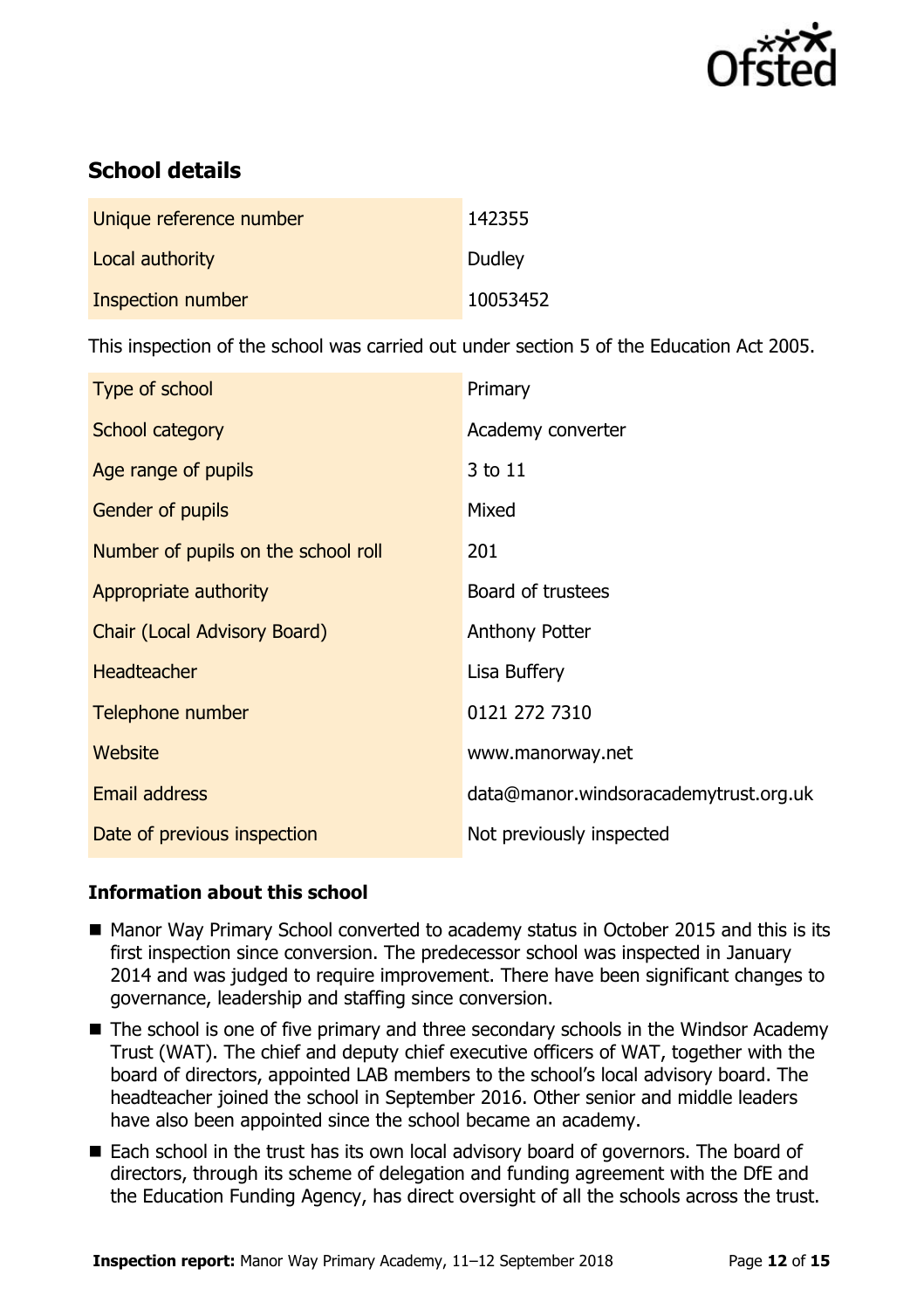

The board has direct responsibility for the management and devolvement of governance, finances and human resources for all its schools.

- Manor Way is smaller than most primary schools. Most pupils are from White British backgrounds and others have a range of heritages. Very few pupils join the school speaking English as an additional language.
- The school's early years provision comprises a pre-school class for up to 26 three-yearold children and one Reception class for four- and five-year-olds. The children in the pre-school (Manor Way Minis) attend either part-time or full-time, with flexible arrangements to accommodate parents' needs. The trust and governors have direct oversight and responsibility for this pre-school provision.
- The proportion of pupils who have SEN and/or disabilities is in line with that of most schools and includes mainly pupils who have moderate learning difficulties and/or emotional or behavioural needs, including autism spectrum disorder.
- The proportion of pupils eligible for pupil premium funding is well below average.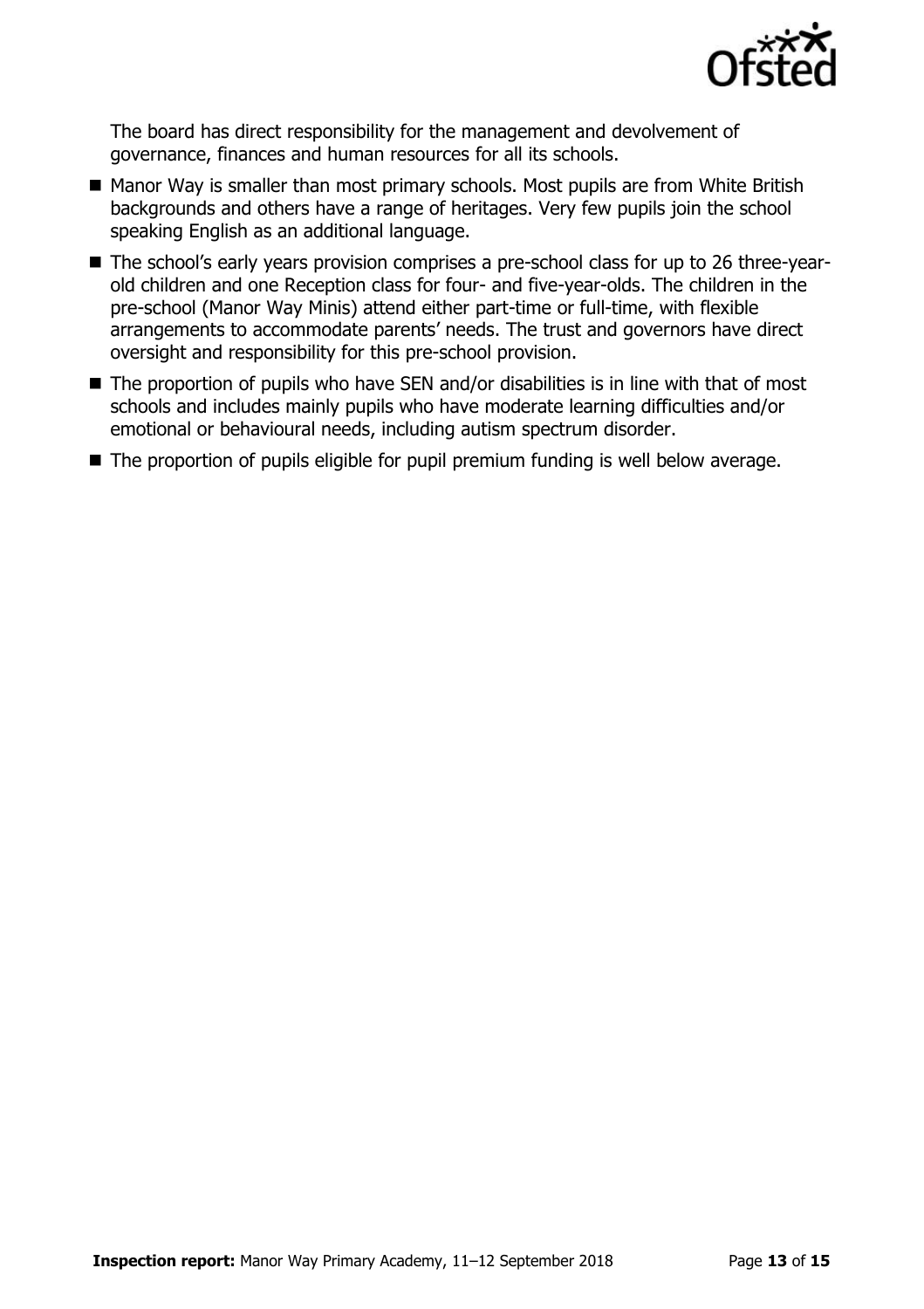

# **Information about this inspection**

- Inspectors visited parts of lessons, some jointly with the headteacher or deputy headteacher. Inspectors looked at samples of pupils' work in books, assessment information and records of previous work, including work displayed on walls, in corridors and in the school hall. An inspector observed a school assembly.
- The inspectors considered a range of documentation including: leaders' evaluations of the school's effectiveness; the school's improvement and action plans; assessment information and tracking data about pupils' achievement, progress and performance; and documents or data relating to governance, teaching, behaviour, attendance and safeguarding.
- **Inspectors spoke to pupils during lessons. They met with two groups of pupils to hear** them read and with other pupils to discuss their work, behaviour and safety. Inspectors spoke to pupils during breaks and lunchtimes to ask them for their views about the school. An inspector also met with representatives of the school's pupil senate and junior leaders' team. Inspectors spoke with pupils who have specific responsibilities, such as the head boy, head girl, play leaders and the 'chicken crew'.
- **Inspectors spoke to several parents to seek their views about the school and analysed** 101 responses to the online Ofsted questionnaire, Parent View, as well as the 98 freetext responses and comments from parents sent to Ofsted's West Midlands regional office. The lead inspector analysed the 15 responses from staff to online inspection surveys. Inspectors also talked to the staff team during the inspection to gauge their views about the support they receive.
- **Inspectors held discussions with the headteacher, deputy headteacher and teachers** responsible for managing a subject or area, such as SEN provision. The lead inspector held a meeting with two LAB members, including the chair of the local advisory board and a director of the trust, to discuss governance and oversight of the work of the school. The lead inspector also met with the chief and deputy chief executive officers of WAT. An inspector spoke with the school's key worker, who is responsible for working with vulnerable families and pupils. A meeting was also held with the school nurse to discuss pupils' welfare needs and safety.

#### **Inspection team**

| Charalambos Loizou, lead inspector | Her Majesty's Inspector |
|------------------------------------|-------------------------|
| <b>Michael Appleby</b>             | Ofsted Inspector        |